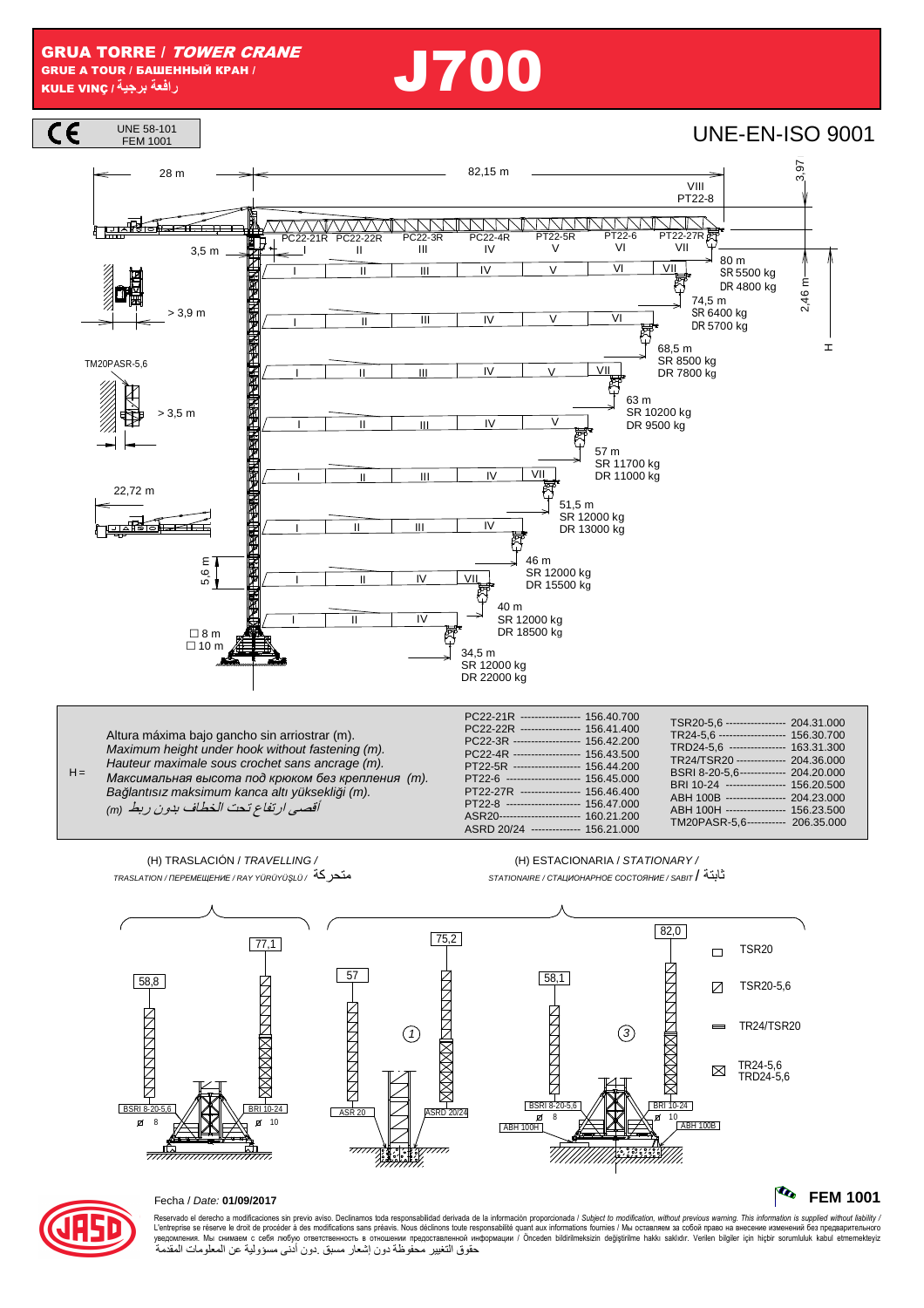| الأحمال/ CARGAS / LOADS / CHARGES / HAFPY3KИ / YÜKLER<br><b>J700</b>                                                                         |         |                                                                                                                                       |       |       |       |       |       |       |       |      |      |      |
|----------------------------------------------------------------------------------------------------------------------------------------------|---------|---------------------------------------------------------------------------------------------------------------------------------------|-------|-------|-------|-------|-------|-------|-------|------|------|------|
| أقصى حمولة/ Cargas máximas / Maximum loads / Charges maximales / Максимальные нагрузки / Maksimum yük<br>لمہما<br>ST-SR (t)<br>$ST-SR - 12t$ |         |                                                                                                                                       |       |       |       |       |       |       |       |      |      |      |
| 12t<br><b>RAN</b>                                                                                                                            |         | Alcance del gancho [m] / Hook reach [m] / Portée du crochet (m) / Радиус действия крюка (m) / Kancanın yüksekliği (m) / مدى<br>الخطاف |       |       |       |       |       |       |       |      |      |      |
| [m]                                                                                                                                          | $@$ (m) | 25                                                                                                                                    | 30    | 34,5  | 40    | 46    | 51,5  | 57    | 63    | 68,5 | 74,5 | 80   |
| 80,0                                                                                                                                         | 43,4    | 12,00                                                                                                                                 | 12,00 | 12,00 | 12,00 | 11,20 | 9,76  | 8,61  | 7,58  | 6,79 | 6,07 | 5,50 |
| 74,5                                                                                                                                         | 45,1    | 12,00                                                                                                                                 | 12,00 | 12,00 | 12,00 | 11,73 | 10,24 | 9,04  | 7,97  | 7,15 | 6,4  |      |
| 68,5                                                                                                                                         | 51,6    | 12,00                                                                                                                                 | 12,00 | 12,00 | 12,00 | 12,00 | 12,00 | 10,66 | 9,43  | 8,5  |      |      |
| 63,0                                                                                                                                         | 55,0    | 12,00                                                                                                                                 | 12,00 | 12,00 | 12,00 | 12,00 | 12,00 | 11,54 | 10,20 |      |      |      |
| 57,0                                                                                                                                         | 55,8    | 12,00                                                                                                                                 | 12,00 | 12,00 | 12,00 | 12,00 | 12,00 | 11,70 |       |      |      |      |
| 51,5                                                                                                                                         | 51,5    | 12,00                                                                                                                                 | 12,00 | 12,00 | 12,00 | 12,00 | 12,00 |       |       |      |      |      |
| 46,0                                                                                                                                         | 46,0    | 12,00                                                                                                                                 | 12,00 | 12,00 | 12,00 | 12,00 |       |       |       |      |      |      |
| 40,0                                                                                                                                         | 40,0    | 12,00                                                                                                                                 | 12.00 | 12,00 | 12,00 |       |       |       |       |      |      |      |
| 34,5                                                                                                                                         | 34,5    | 12,00                                                                                                                                 | 12,00 | 12,00 |       |       |       |       |       |      |      |      |

| لمنعيها    | $ST - DR[t]$ |                                                                                                                                   | أقصى حمولة/ Cargas máximas / Maximum loads / Charges maximales / Максимальные нагрузки / Maksimum yük<br>$ST-DR - 24t$ |       |       |       |       |       |      |      |      |      |
|------------|--------------|-----------------------------------------------------------------------------------------------------------------------------------|------------------------------------------------------------------------------------------------------------------------|-------|-------|-------|-------|-------|------|------|------|------|
| $\sqrt{2}$ | 24t          | Alcance del gancho [m] / Hook reach [m] / Portée du crochet (m) / Радиус действия крюка (m) / Kancanın yüksekliği (m) /<br>الخطاف |                                                                                                                        |       |       |       |       |       |      |      |      |      |
| [m]        | $@$ (m)      | 25                                                                                                                                | 30                                                                                                                     | 34,5  | 40    | 46    | 51,5  | 57    | 63   | 68,5 | 74,5 | 80   |
| 80,0       | 23,0         | 21,82                                                                                                                             | 17,69                                                                                                                  | 15,00 | 12,53 | 10,52 | 9,08  | 7,92  | 6,89 | 6,10 | 5,37 | 4,80 |
| 74,5       | 23,9         | 22,80                                                                                                                             | 18,51                                                                                                                  | 15,71 | 13,15 | 11,05 | 9,56  | 8,35  | 7,28 | 6,46 | 5,70 |      |
| 68,5       | 27,3         | 24,00                                                                                                                             | 21,58                                                                                                                  | 18,38 | 15,45 | 13,05 | 11,34 | 9,97  | 8,74 | 7,80 |      |      |
| 63,0       | 29,1         | 24,00                                                                                                                             | 23,18                                                                                                                  | 19,77 | 16,65 | 14,10 | 12,28 | 10,81 | 9,50 |      |      |      |
| 57,0       | 29,5         | 24,00                                                                                                                             | 23,54                                                                                                                  | 20,09 | 16,92 | 14,33 | 12,49 | 11,00 |      |      |      |      |
| 51,5       | 30,5         | 24.00                                                                                                                             | 24,00                                                                                                                  | 20,85 | 17,58 | 14,90 | 13,00 |       |      |      |      |      |
| 46,0       | 31,5         | 24,00                                                                                                                             | 24,00                                                                                                                  | 21,64 | 18,26 | 15,50 |       |       |      |      |      |      |
| 40,0       | 31,8         | 24,00                                                                                                                             | 24,00                                                                                                                  | 21,92 | 18,50 |       |       |       |      |      |      |      |
| 34,5       | 31,9         | 24,00                                                                                                                             | 24,00                                                                                                                  | 22,00 |       |       |       |       |      |      |      |      |

CARACTERISTICAS DE MECANISMOS / MECHANISMS FEATURES / CARACTÉRISTIQUES DES UANAU I LINID TIUAU DE INLUANIUMUU / *IIILUTIANIUMU I LA IUNLU / UAAU I ENSTRUES DES*<br>الخصائص الآلية <sub>خصائص</sub> الآلية السعودي *التي المعاقص المعرض المعرفة المعاقص المعاقط المعاقص المعاقبة المعاقص المعاق* 





#### Fecha / Date: **01/09/2017 FEM 1001**

Reservado el derecho a modificaciones sin previo aviso. Declinamos toda responsabilidad derivada de la información proporcionada / Subjec*t to modification, without previous warning. This information is supplied without l* حقوق التغيير محفوظة دون إشعار مسبق دون أدنى مسؤولية عن المعلومات المقدمة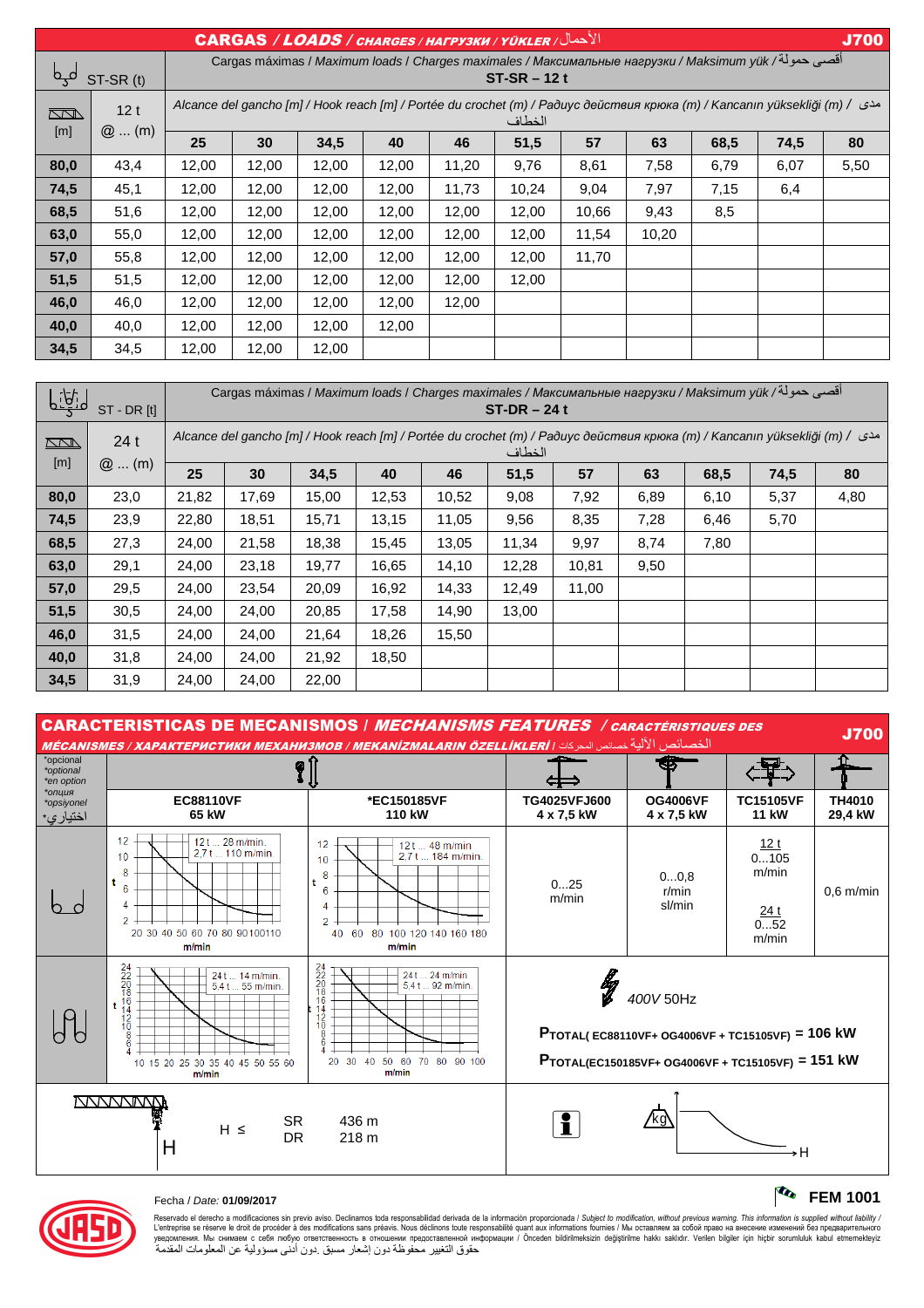| قائمة التحميل/ LISTA DE EMBARQUE / <i>PACKING LIST / LISTE DE COLISAGE CПИСОК ПОСТАВКИ / СЕКІ LISTESI</i>                                                                                                                                                                                                                                                     |                                                                     |                                       |                                                    |                      |                                      |                                |                                  | <b>J700</b>                  |
|---------------------------------------------------------------------------------------------------------------------------------------------------------------------------------------------------------------------------------------------------------------------------------------------------------------------------------------------------------------|---------------------------------------------------------------------|---------------------------------------|----------------------------------------------------|----------------------|--------------------------------------|--------------------------------|----------------------------------|------------------------------|
| DENOMINACIÓN / DENOMINATION / DÉSIGNATION / HA3BAHUE / AÇIKLAMA / اسم                                                                                                                                                                                                                                                                                         |                                                                     |                                       |                                                    |                      | L[m]                                 | A[m]                           | H[m]                             | P/W<br>[kg]                  |
| Torre inferior / Lower tower / Tour<br>inférieure / Нижняя башня Alt kule /<br>البرج السفلي                                                                                                                                                                                                                                                                   |                                                                     | TSRI 20-5,6                           |                                                    |                      | 5,990                                | 2,257                          | 2,257                            | 6860                         |
| Torre desmontada / Dismantled tower<br>/ Tour démontée / Разобранная<br>башня / Kule demonte edilmis /<br>بر ج مفكك                                                                                                                                                                                                                                           |                                                                     | TRD24-5,6                             |                                                    |                      | 5,99                                 | 1,17                           | 2,545                            | 5280                         |
| Torre / Tower / Tour<br>برج/ Башня / Kule                                                                                                                                                                                                                                                                                                                     |                                                                     | <b>TSR20</b><br>TSR20-5.6<br>TR24-5,6 |                                                    |                      | 4,260<br>5,990<br>5,990              | 2,251<br>2,257<br>2,760        | 2,251<br>2,257<br>2,835          | 3110<br>4210<br>4760         |
| Larguero largo, reducción /<br>Long crossbar, reduction /<br>Traverse longue, réduction / Длинная<br>продольная балка, уменьшение /<br>Uzun kiriş, azaltma<br>عارضة طويلة، مُصغر                                                                                                                                                                              |                                                                     | <b>TR24/TSR20</b>                     |                                                    | ェ                    | 3,950                                | 0,6                            | 1,814                            | 2267                         |
| Larguero corto reduccion /<br>Short crossbar, reduction,<br>Traverse courte, réduction / Короткая<br>продольная балка, уменьшение /<br>Kısa kiriş, arttırma<br>عارضة قصيرة، مُصغر                                                                                                                                                                             |                                                                     | <b>TR24/TSR20</b>                     |                                                    | ェ                    | 1,915                                | 0,6                            | 1,814                            | 1058                         |
| Torre asiento pista + base punta de torre + orientación<br>Slewing table + tower head base + slewing mechanism<br>Tour pivot + base du porte-flèche + mécanisme d'orientation<br>Сиденье площадки + основание верхней секции башни +<br>поворотный механизм<br>Göbek +kule kafa bölümü tabanı+mekanizma<br>برج وحدة الدوارن + قاعدة ر أس البرج + ألية الدوران |                                                                     |                                       | $\square$<br>$\square$                             |                      | 4,706                                | 2,48                           | 2,55                             | 12320                        |
| Punta de torre / Tower head / Porte-flèche / верхняя секция<br>ر أس البر ج / башни / Kulenin kafa bölümü /                                                                                                                                                                                                                                                    |                                                                     |                                       |                                                    |                      | 4,363                                | 2,23                           | 2,008                            | 4305                         |
| Conjunto asiento pista, punta de torre y orientación<br>Slewing table assembly, tower head and slewing mechanism<br>Groupe pivot + porte-flèche + mécanisme d'orientation<br>Сиденье площадки + верхняя секция башни + поворотный<br>механизм<br>Göbek + kulenin kafa bölümü + mekanizma<br>مجموعة وحدة الدوارن + رأس البرج + ألية الدوران                    |                                                                     |                                       |                                                    | ← A →                | 8,135                                | 2,481                          | 2,55                             | 16625                        |
| Tramo de pluma<br><b>Jib section</b><br>Tronçon de flèche                                                                                                                                                                                                                                                                                                     | PC22-21R (I)<br>PC22-22R (II)<br>PC22-3R (III)<br>PC22-4R (IV) + Tr |                                       | /VVVVVVVVVNNNNNNNN<br>$\leq$ $\perp$ $\Rightarrow$ | エ<br>$A \rightarrow$ | 11,645<br>11,742<br>11,742<br>11,742 | 2,226<br>2,266<br>2,06<br>2,06 | 2,502<br>2,467<br>2,467<br>2,467 | 5300<br>5898<br>6135<br>5810 |
| Секция стрелы<br>Bom bölümü<br>أجزاء الذراع                                                                                                                                                                                                                                                                                                                   | PT22-5R (V)<br>PT22-6 (VI)<br>PT22-27R (VII)<br>PT22-8 (VIII)       |                                       | <u>MANAMANANNINA</u><br>ll⇒                        | エ<br>$A \rightarrow$ | 11,742<br>11,742<br>5,917<br>5,86    | 2,06<br>2,06<br>2,06<br>2,06   | 2,455<br>2,455<br>2,43<br>2,405  | 3045<br>2135<br>1185<br>905  |
| Polipasto / Hook assembly / Palan /<br>بكرة / Полиспаст / Kanca takımı /                                                                                                                                                                                                                                                                                      |                                                                     | ST/DR                                 |                                                    | I                    | 2,070                                | 0,710                          | 1,370                            | 1135                         |
| Carro / Trolley / Chariot /<br>Грузовая тележка / Şaryo / عربة                                                                                                                                                                                                                                                                                                |                                                                     | ST/DR                                 |                                                    | A<br>$\tau$          | 3,260                                | 2,330                          | 2,200                            | 1365                         |
| Plataforma y cabina / Platform and cabin /<br>Plateforme et cabine<br>платформа и кабина / Platform ve kabin / منصة وكابينة                                                                                                                                                                                                                                   |                                                                     |                                       |                                                    |                      | 3,86                                 | 2,24                           | 2,5                              | 1160                         |
| Contrapluma con plataformas / Counterjib with platforms<br>Contre-flèche avec plateformes / Противовесная консоль с<br>الذراع المقابل مع المنصـة/ платформами / Platformlu kuyruk                                                                                                                                                                             |                                                                     |                                       |                                                    |                      | 11,51                                | 3,403                          | 2,325                            | 9565                         |



#### Fecha / Date: 01/09/2017

Reservado el derecho a modificaciones sin previo aviso. Declinamos toda responsabilidad derivada de la información proporcionada / Subject to *modification, without previous warning. This information is supplied without* 

### $\frac{1}{2}$  FEM 1001